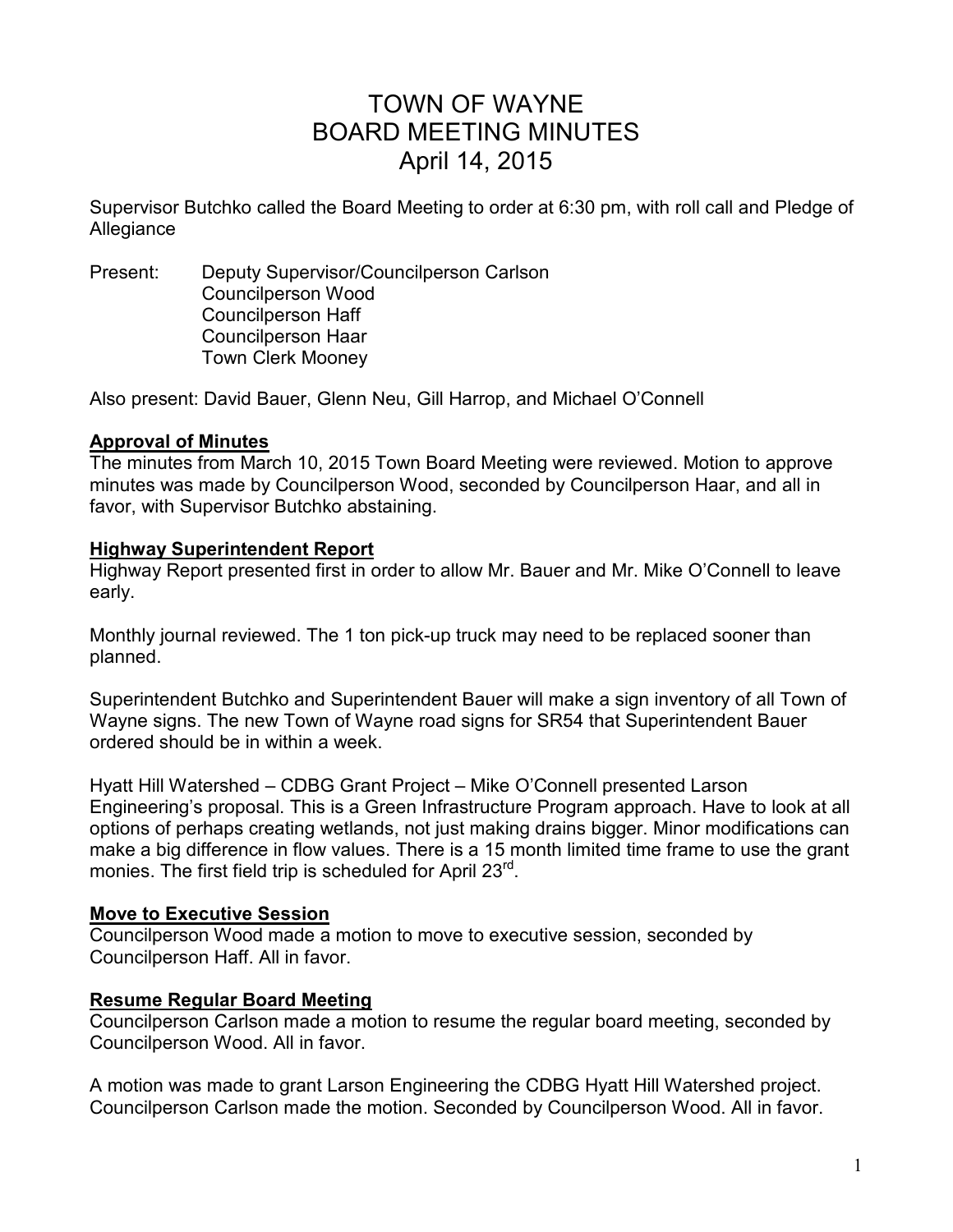## **Supervisors Report**

Supervisor's report and fund transfers were presented and discussed. A motion to approve report and transfers was made by Councilperson Wood, seconded by Councilperson Carlson, and all in favor.

There was discussion and review regarding the Town's Chase Bank account, and proposed new fees set by Chase. Supervisor will continue to look at ways to reduce fees, and to continue to look at other banking options. Will not make any permanent changes until next year, if deemed necessary. A motion was made by Councilperson Haar to close certain accounts and combine them into fewer accounts, to cancel paper statements and to get rid of the check scanner. Seconded by Councilperson Wood. All in favor.

# **Clerks Report**

The February clerks report was presented. No discussion.

Vouchers were presented and discussed. Councilperson Haff expressed concerned regarding vouchers that were added after the draft list was sent to councilmembers on Thursday. In the future, Clerk Mooney will close vouchers on Thursdays before the board meetings. If additional bills or statements come in after that, they will be reviewed and either hold payment until the following month, or if necessary, pay the current month. If additional vouchers are added to the current months board meeting agenda, the clerk will make a list of added vouchers to present to councilmembers for review at the board meeting. A motion to approve vouchers, Abstract 4 of 2015, as presented was made by Councilperson Wood, seconded by Councilperson Haar, and all in favor.

- General Account
	- o Voucher 75 Voucher 106
	- o Total \$7,375.69
- Highway Account
	- $\circ$  Voucher 34 Voucher 44
	- o Total \$9,796.02
- SL Account
	- o Voucher 4
	- $\circ$  Total \$200.84
- TA Account
	- $\circ$  Voucher 13 Voucher 17
	- $\circ$  \$7,367.96

Property Tax update was presented.

Aging in Place program update was present. So far there are 2 interested community members.

# **Legal**

The attorney reviewed the Town's contract with Time Warner Cable. Time Warner may need to provide cable to all roads in the Town of Wayne that are currently without cable prior to the Town of Wayne renewing the franchise contract.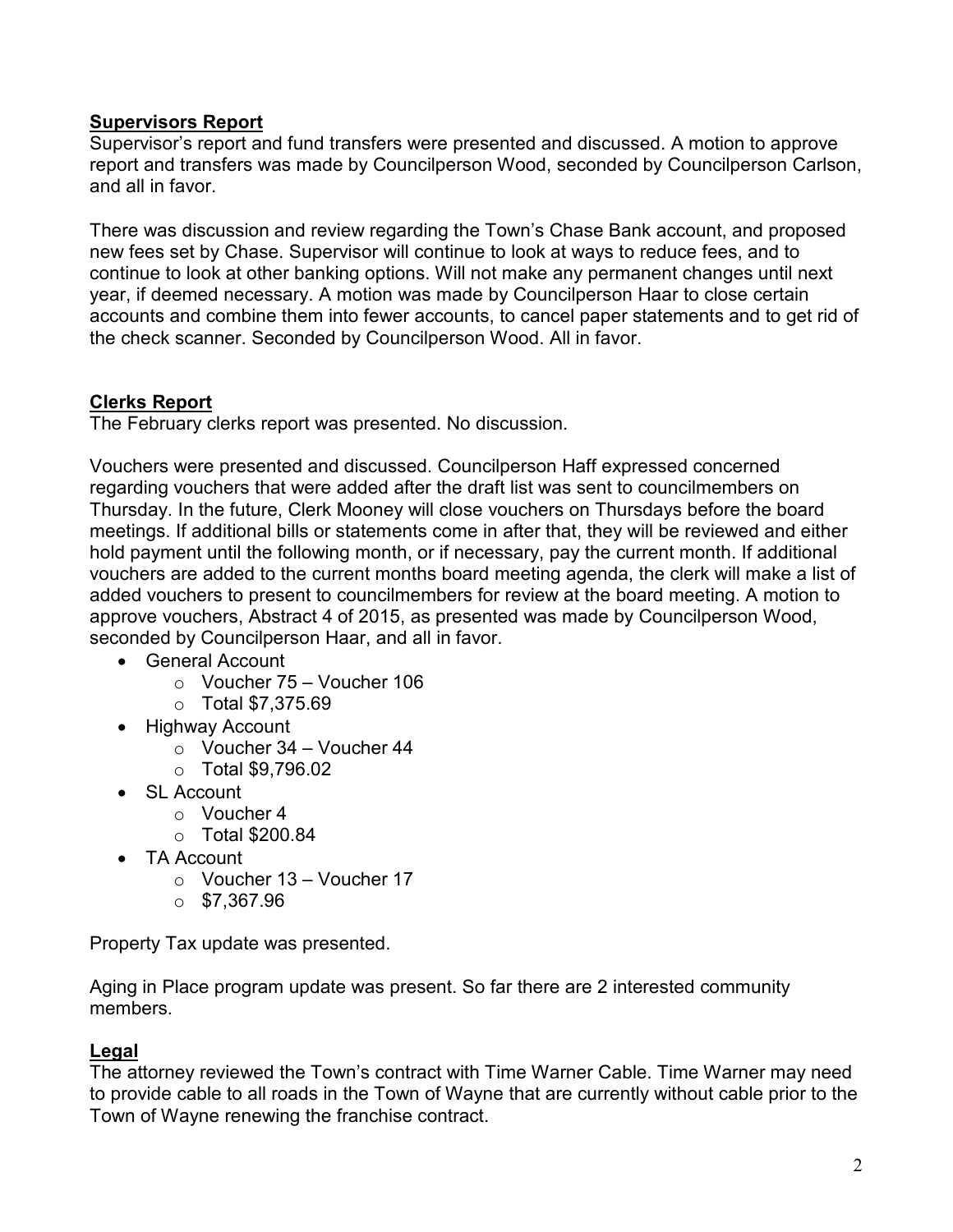The attorney also recommended that the Town formally adopt the administration and enforcement of the New York State Building Code. This would be a proposed Local Law #1 of 2015. Supervisor Butchko will provide the board members with the original document, changes, additions, and deletions made, and the final document.

A motion was made by Councilperson Wood to hold a public hearing for this proposed law. Seconded by Councilperson Haar. All in favor.

Planning Board members, Zoning Officer, and Supervisor met with the attorney regarding the Land Use Regulations. The attorney suggested the town consider the help of a planner out of Rochester, John Caruso, of Passaro Planners. Mr. Caruso has done lots of LUR revisions and rewrites. It was suggested that Mr. Caruso do a gap analysis of the Town's draft version of the LUR, suggest items to add, and items to delete, then to offer up an opportunity to enhance the LUR draft as needed. The attorney would do the same thing, but from a legal standpoint. Hope to have a proposal and a list of changes needed from the attorney and Mr. Caruso by next board meeting.

The next thing the Town Board needs to do is to commence a SEQR review on the proposed Land Use Regulations. This should be straight forward as that's how the LUR's were written. This is a Type 1 action. There must be an evaluation of the impact the LUR will have on the entire town. A motion was made by Councilperson Carlson that the Town Board commence a SEQR review based on the current proposed LUR's. Seconded by Councilperson Haar. All in favor. A lead agency must be named to follow the SEQR regulations. In addition our current attorney is well versed in SEQR reviews.

A motion was made to have the Clerk write a formal invitation to Amy D'lugos and all agencies of the town and counties involved regarding who is going to be the lead agency for this SEQR. This motion was made by Councilperson Haar, seconded by Councilperson Carlson. All in favor.

## **Justice Report**

Report reviewed and discussed.

#### **Property Assessor Report**

Review of Assessor's Report as submitted. The Town is down approximately 9 million dollars in total assessed value. This is due primarily to poor sales on Waneta Lake.

#### **Code & Zoning Officer**

Review of report as submitted.

The EFC wastewater grant extension for Sylvan Beach is having difficulty because the average income per person for the Town of Wayne is so high, \$64,000 according to the 2010 census. Sylvan Beach also may not have enough people living there year round to qualify for additional money. This is a work in progress. There may be additional money from Albany for next year.